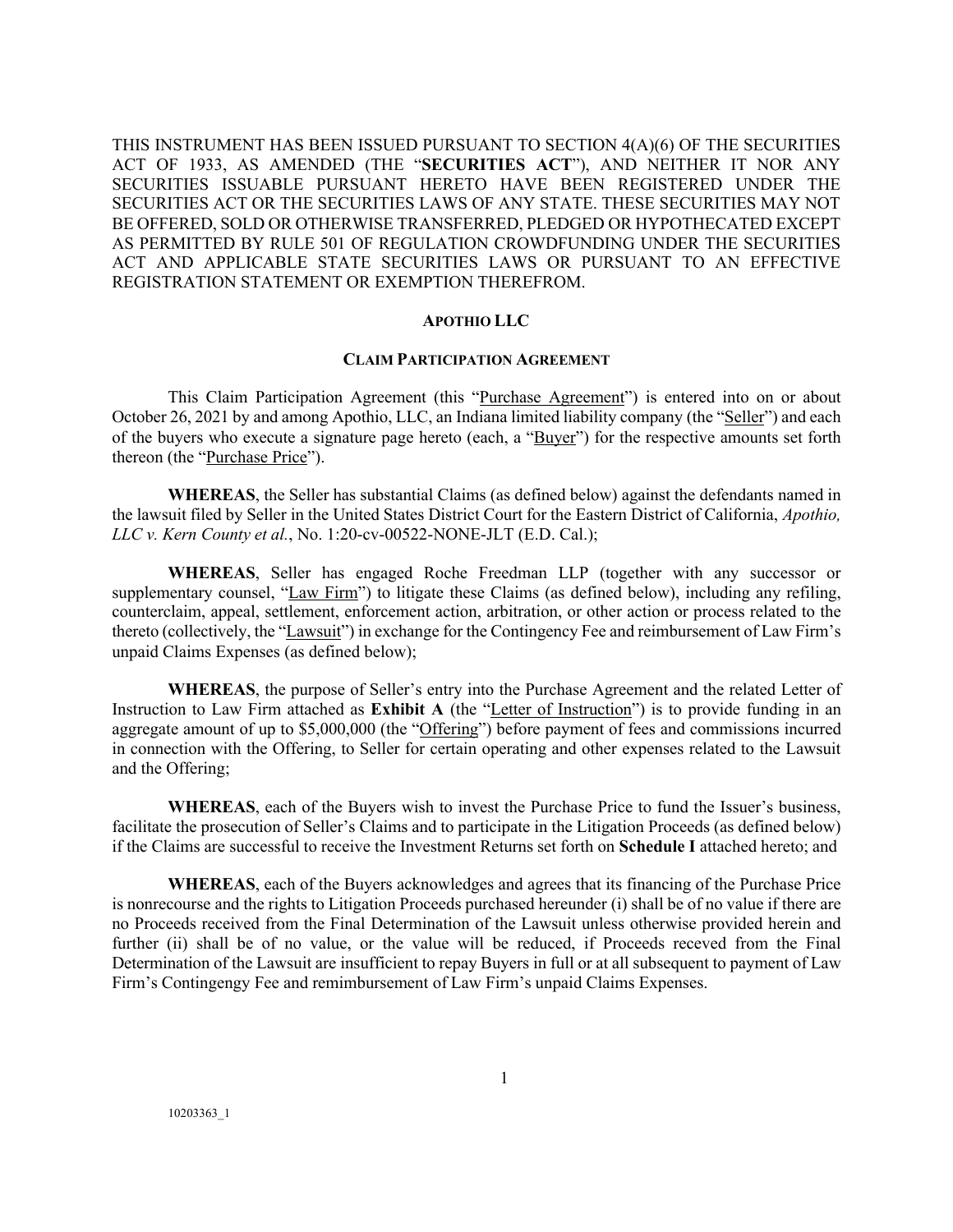**NOW, THEREFORE**, for good and valuable consideration, the receipt and sufficiency of which is hereby acknowledged, each of the Buyers and the Seller, intending to be legally bound, hereby agree as follows:

1. **Definitions**. The following capitalized terms shall have the following meanings:

"Avalanche" means the decentralized application platform accessible through https://wallet.avax.network.

"Avalanche Address" means a public C-Chain address on the Avalanche network.

"Award" means the total monetary amount owed to the Seller on account of or as a direct or indirect result of the Claims, whether by negotiation, arbitration, mediation, lawsuit, judgment, settlement, or otherwise. For the avoidance of doubt, "Award" includes both cash and the monetary value of non-cash assets at the time the Award is paid, and it excludes the value of injunctive, declaratory, or other nonmonetary relief.

"Claims" means all claims (including commercial tort claims), suits, causes of action, and other rights of Seller arising out of, relating to or alleged in the Lawsuit or on which the Lawsuit is based.

"Claims Expenses" means the sum of all fees, costs and expenses (including and any other professional fees and expenses, whether for attorneys, advisors, experts, or witnesses; and procedural fees relating to court, arbitration, or other process, including filing and arbitrator fees; provided that the amounts in each case are approved by Law Firm) incurred or accrued by the Seller in prosecuting, defending and/or settling the Lawsuit.

"Claims Procedures" means procedures to be established and administered by Seller or its agent, which must be complied with prior to payment of the Investment Return to Avalanche address(es) holding ILO Tokens or Transferred ILO Tokens at the time the Investment Return is received. Seller or its agent will use commercially reasonable efforts to notify investors of their ability to claim their Investment Return by publishing the notice on reputable news outlets that focus on cryptocurrency, e.g.*,*Coindesk (https://coindesk.com) or The Block (https://theblockcrypto.com), and will publish the instructions for these procedures at https://www.republic.co/apothio, no later fourteen (14) days after the Investment Return is deposited into the Proceeds Account.

"Closing Date" means the final closing date of the Offering as determined by Section  $4(a)(6)$ .

"Contingency Fee" means the following tiered contingency fee the Seller has agreed to pay the Law Firm in the event that there is a monetary recovery from the Lawsuit, which Contingency Fee, together with Law Firm's unpaid Claims Expenses, will be payable before the Investment Return:

- − 33.3% of any Litigation Proceeds received up to \$100 million;
- − 30.0% of any Litigation Proceeds received in excess of \$100 million up to \$300 million;
- − 25.0% of any Litigation Proceeds received in excess of \$300 million.

"Deposit Account" means the Law Firm's trust account where the Purchase Price payable under the Purchase Agreements will be deposited.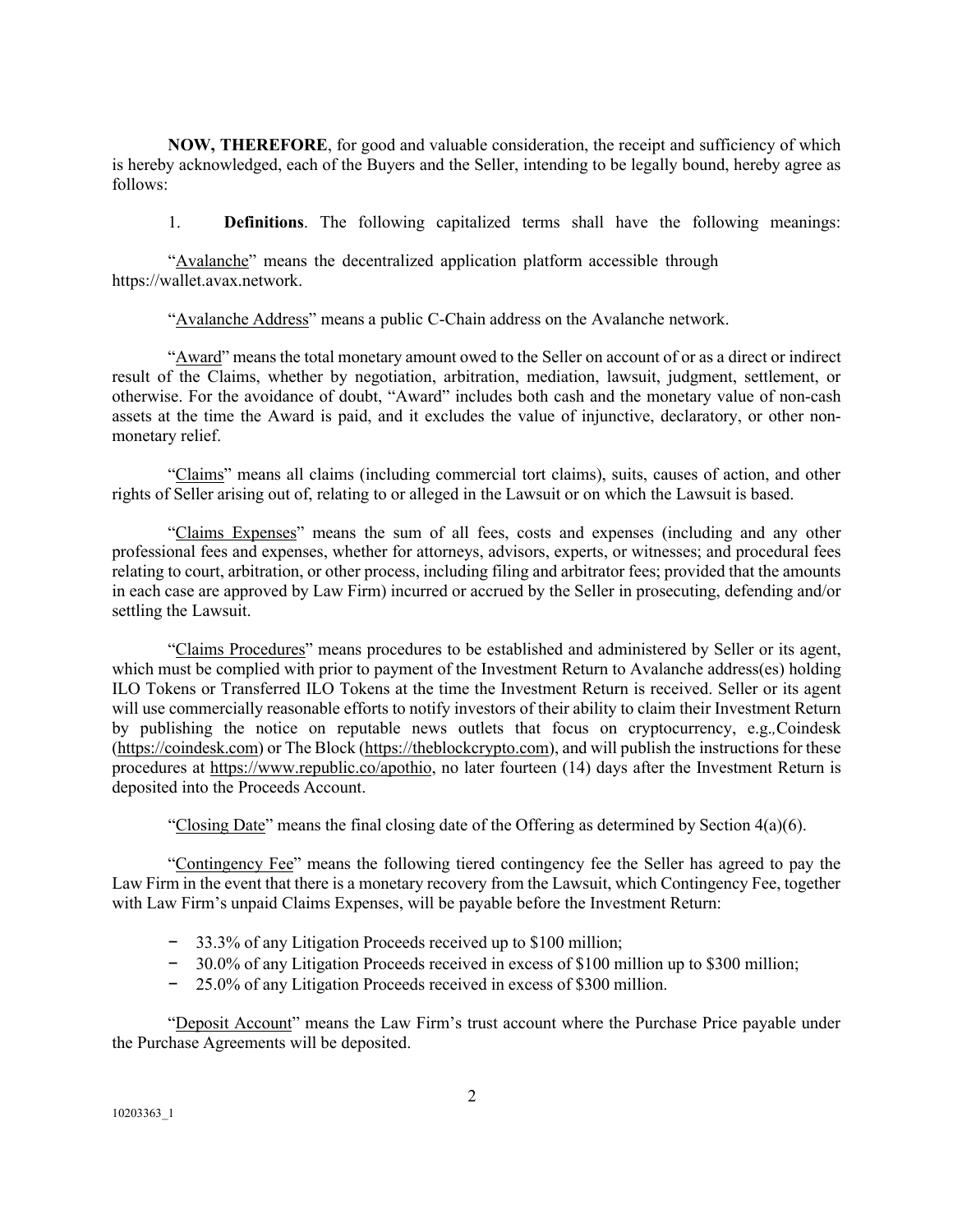"Entity" means any individual, partnership, corporation, limited liability company, association, estate, trust, business trust, governmental authority, fund, investment account, or other person or entity.

"Final Determination" means the final resolution of the Lawsuit, whether by settlement, the entry of a non-appealable final judgment against the Seller, or the enforcement of a final, non-appealable judgment in favor of the Seller.

"Holdback Period" means the period commencing as of the date the Litigation Proceeds are received in the Proceeds Account (the "Receipt of Proceeds") up to and until the expiration of the Litigation Proceeds Claims Period, or, if earlier, such time as Seller's obligations to the Buyers have been satisfied in full.

"ILO Tokens" mean digital blockchain security tokensrepresenting the right to receive the payment of Investment Return that are issued by the Seller on the Avalanche blockchain in connection with the transactions contemplated by this Purchase Agreement, and the right to receive the Repayment in accordance with Section 5 hereof in the event the Lawsuit is dismissed at the MTD Milestone (as defined below).

"Indebtedness" means, without duplication, all items that constitute (a) indebtedness for borrowed money or the deferred purchase price of property (other than trade payables incurred in the ordinary course of business); (b) obligations arising under letter of credit facilities, bonds, notes or other instruments; (c) all liabilities secured by any encumbrance on any of Seller's property (other than mechanics', repairmen's or other like non-consensual statutory encumbrances arising in the ordinary course of business with respect to obligations that are not past due); and/or (d) all guarantees or other liabilities with respect to any indebtedness of any other Entity.

"Investment Return" means the right to Litigation Proceeds set forth in **Schedule I**.

"IRC" means the Internal Revenue Code of 1986, as amended, and the regulations in effect thereunder.

"Litigation Proceeds" means the net cash Proceeds received by the Seller on account or as a direct or indirect result of the Claims, after the payment of the Contingency Fee and all Claims Expenses.

"Litigation Proceeds Claims Period" means the period commencing on the date of the Receipt of Proceeds and continuing until 5:00pm EST on the date that is the first anniversary thereafter.

"Lockup" means the prohibition on Transfer throughout the Lockup Period.

"Lockup Period" means the period commencing on the Closing Date of this Agreement and ending on the first anniversary of the Closing Date.

"MTD Milestone" means the entry of an order in the Lawsuit resolving one or more motions to dismiss against the Seller that has the effect of dismissing all claims against all defendants, with prejudice, *i.e.* without the ability to file an amended complaint.

"Proceeds" means (i) any and all value received to satisfy the Award, if the Award results from settlement or other negotiated agreement, and (ii) any and all value received to satisfy the Award, less any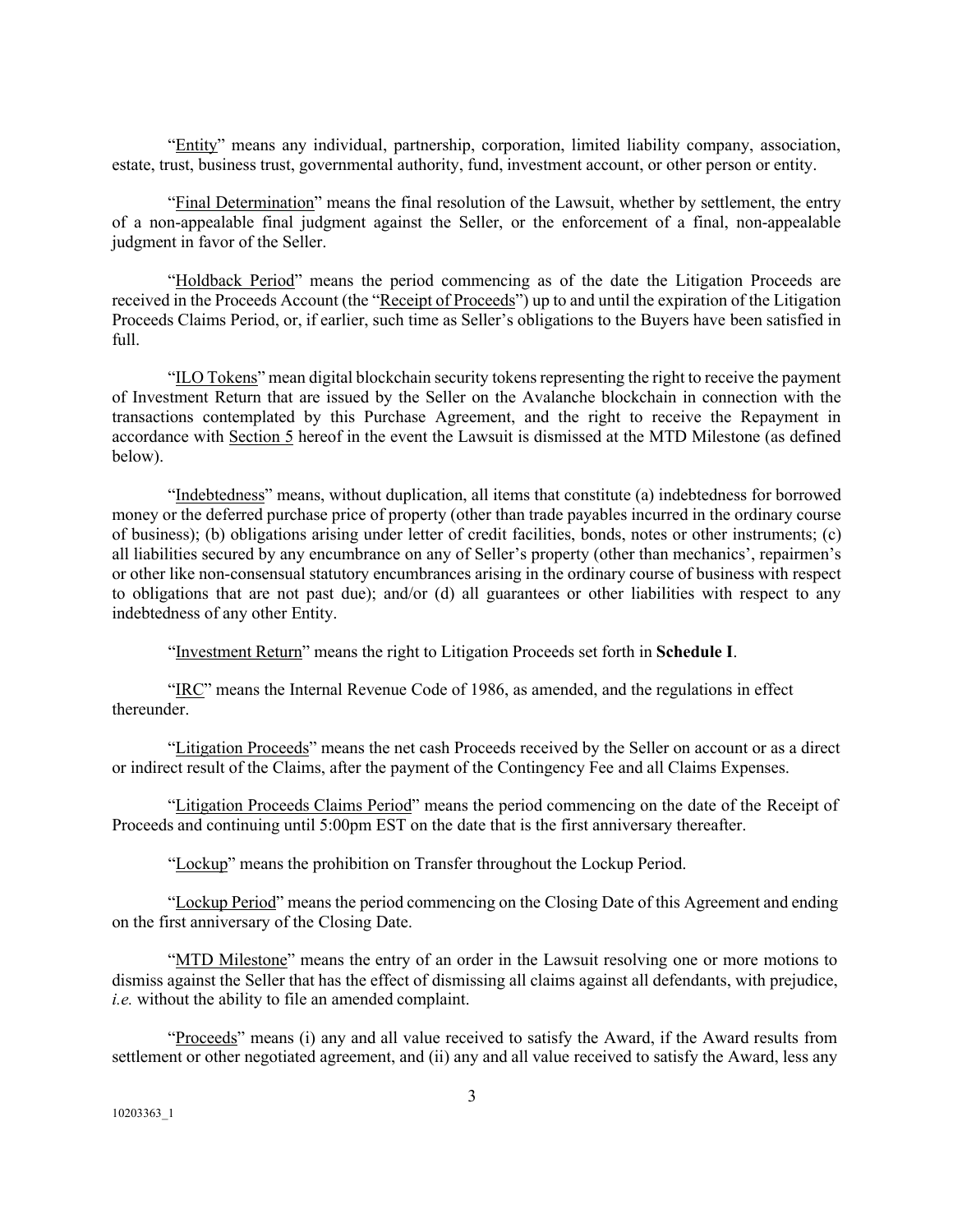state, federal, or international taxes owed on such value, if the Award is a judgment, order, or other determination by an independent party, such as a court or arbitrator.

"Proceeds Account" means the trust account established by the Law Firm and administered in accordance with the Letter of Instruction.

"Securities Act" means the Securities Act of 1933, as amended from time to time, or any successor legislation, and any regulations or rules promulgated thereunder.

"Transfer"or "Transferred" means, (A) means to give, sell (directly or indirectly) exchange, assign, transfer, pledge, hypothecate, bequeath, devise or otherwise dispose of or encumber, voluntarily or involuntarily, by operation of law or otherwise. When referring to an ILO Token, "Transfer" shall mean the Transfer of such ILO Token or this instrument, or the creation of a swap or other derivative with respect to, or transfer or disposition of, any ILO Token or any interest, right, claim, obligation or liability under this instrument or with respect to any ILO Token; or (B) the Buyer entering into or becoming subject to a contract, agreement or understanding, written or oral, contemplating or relating to any of the foregoing.

"Transferee" means a recipient of a Transfer of an ILO Token.

2. *Transfer of Investment Return.* In exchange for the Purchase Price paid by each Buyer, the Seller hereby transfers, conveys, sells and assigns to such Buyer the right to receive the Investment Return on such Purchase Price (hereinafter, the "Transferred Interest") and each Buyer hereby accepts the transfer of the Transferred Interest from Seller, upon the terms set forth herein.

3. *Payment of Purchase Price*. With respect to each Buyer, the Purchase Price for the Transferred Interest shall be as set forth on the signature page hereto provided that the aggregate amount of ILO Tokens issuable to Buyers, exclusive of ILO Tokens issuable, including the payment of fees and commissions in connection with the Offering, shall not exceed 5,000,000.

4. Issuance of ILO Tokens.

- a. Within 60 days of the Closing Date, Seller shall cause the purchased ILO Tokens to be sent to the Buyers at the respective Avalanche Address ("Buyer's Avalanche Address") set forth on the signature pages to this Purchase Agreement. Buyers will receive an ILO Token for every dollar of Purchase Price. For example, if the Purchase Price is \$100, the Buyer will receive 100 ILO Tokens.
- b. The ILO Tokens shall be subject to a prohibition on Transfer (the "Lockup") throughout the Lockup Period, the Buyer shall not Transfer any of the ILO Tokens during the Lockup Period except to the extent such ILO Tokens have become unlocked pursuant to this Section 4(b). Notwithstanding the foregoing, the terms of the Lockup may be changed at the reasonable discretion of the Seller solely to comply with legal or regulatory requirements.
- c. The Buyer is solely responsible for implementing reasonable measures for securing any digital wallet, vault or other storage mechanism the Buyer uses to receive and hold the ILO Tokens, including, without limitation, any requisite private key(s) or other credentials necessary to access the storage mechanism(s).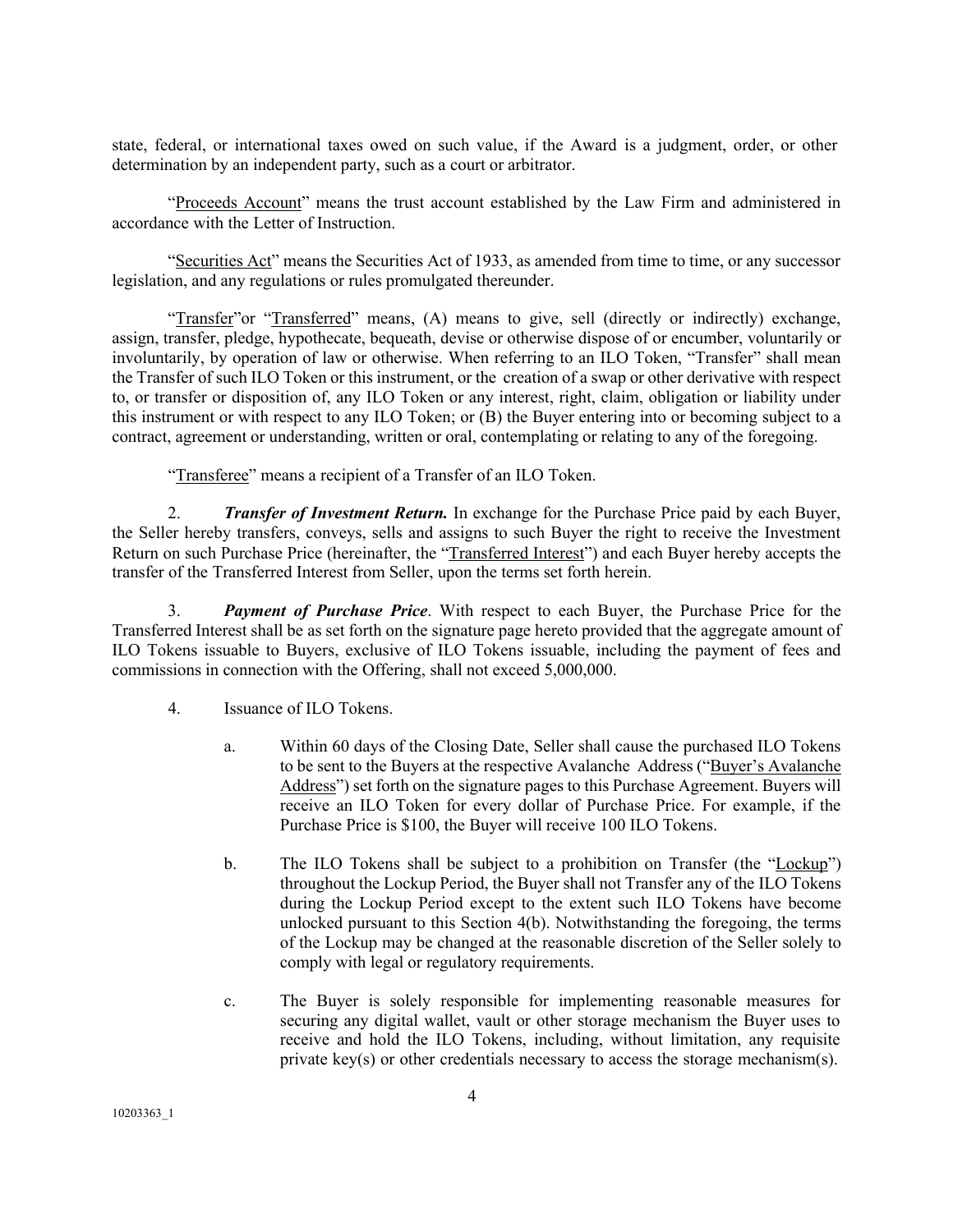If the Buyer's private key(s) or other access credentials are lost, the Buyer may lose access to the ILO Tokens. Notwithstanding any other provision of this Purchase Agreement, none of the Seller nor any of the Seller's agents or representatives shall be responsible or liable for any damages, losses, costs, penalties, fines or expenses arising out of or relating to (i) a Buyer's loss of access to Buyer's digital wallet, vault, or other storage mechanism the Buyer uses to receive and hold the ILO Tokens, (ii) a Buyer's or any Transferee's failure to implement reasonable measures to secure the digital wallet, vault or other storage mechanism such party uses to receive the ILO Tokens or the relevant access credentials; or (iii) the loss of or unauthorized use of any access credentials of a holder of ILO Tokens.

5. *Payment of Investment Return*. Seller agrees to pay each Buyer (or their respective Transferees) the Investment Return on the Transferred Interest set forth on **Schedule I** hereto ("Investment Return") in accordance with and subject to the limitations set forth herein, including without limitation, Section 5(a) below. The payment of the Investment Return shall be facilitated by the distribution and use of ILO Tokens and the Investment Return shall be paid on-chain, if and only if (i) any Litigation Proceeds are allocated and distributed and (ii) the Buyer or its Transferee follows the Claims Procedures, provided that, if the Lawsuit is dismissed at the MTD Milestone, the Law Firm shall refund the Buyers 80% (or their Transferee in the event a dismissal occurs after the Lockup) of their respective Purchase Price (the "Refund") as promptly as practicable thereafter and no Litigation Proceeds shall be payable.

> a. In the event there is a recovery of Litigation Proceeds such that the Buyers are entitled to the Investment Return, the Seller will direct Law Firm to pay the Investment Return to each Buyer's Avalanche Address. The form of payment will be a U.S. dollar stablecoin, such as USDC. In the event a Buyer has Transferred the ILO Tokens to another Avalanche address, the Investment Return will be payable to whichever Avalanche address(es) hold the Transferred ILO Tokens at the time of the Receipt of Proceeds; provided the holder of the Transferred ILO Tokens (each individually a "Transferee") complies with the Claims Procedures no later than 45 days after publication of the Claim Procedures. Failure to timely comply with the Claim Procedures may result in the loss of your right to receive the Investment Return and in any event, any and all rights to the Investment Return uner this Purchase Agreement will be terminated and of no further force or effect as of the end of the Litigation Proceeds Claims Period. As promptly as practicable after the expiration of the Litigation Claims Period, any unclaimed proceeds remaining in the Proceeds Account shall be remitted to Seller by the Law Firm.

**TRANSFEREES OF ILO TOKENS SHALL BE OBLIGATED TO REVIEW THE OFFERING PAGE TO APPRISE THEMSELVES OF THE (I) TERMS AND CONDITIONS OF THE OFFERING, (II) THE LIMITATIONS ON THE RIGHT TO PAYMENT HEREUNDER, AND (III) THE CLAIMS PROCEDURES FOR THE INVESTMENT RETURNS, AND ANY TRANFEREE WILL BE RESPONSIBLE FOR COMPLIANCE WITH THE SAME.**

b. In the event payment is due pursuant to Section 5(a) prior to the issuance of the ILO Tokens pursuant to Section 4, Company shall make prompt issuance of the

10203363\_1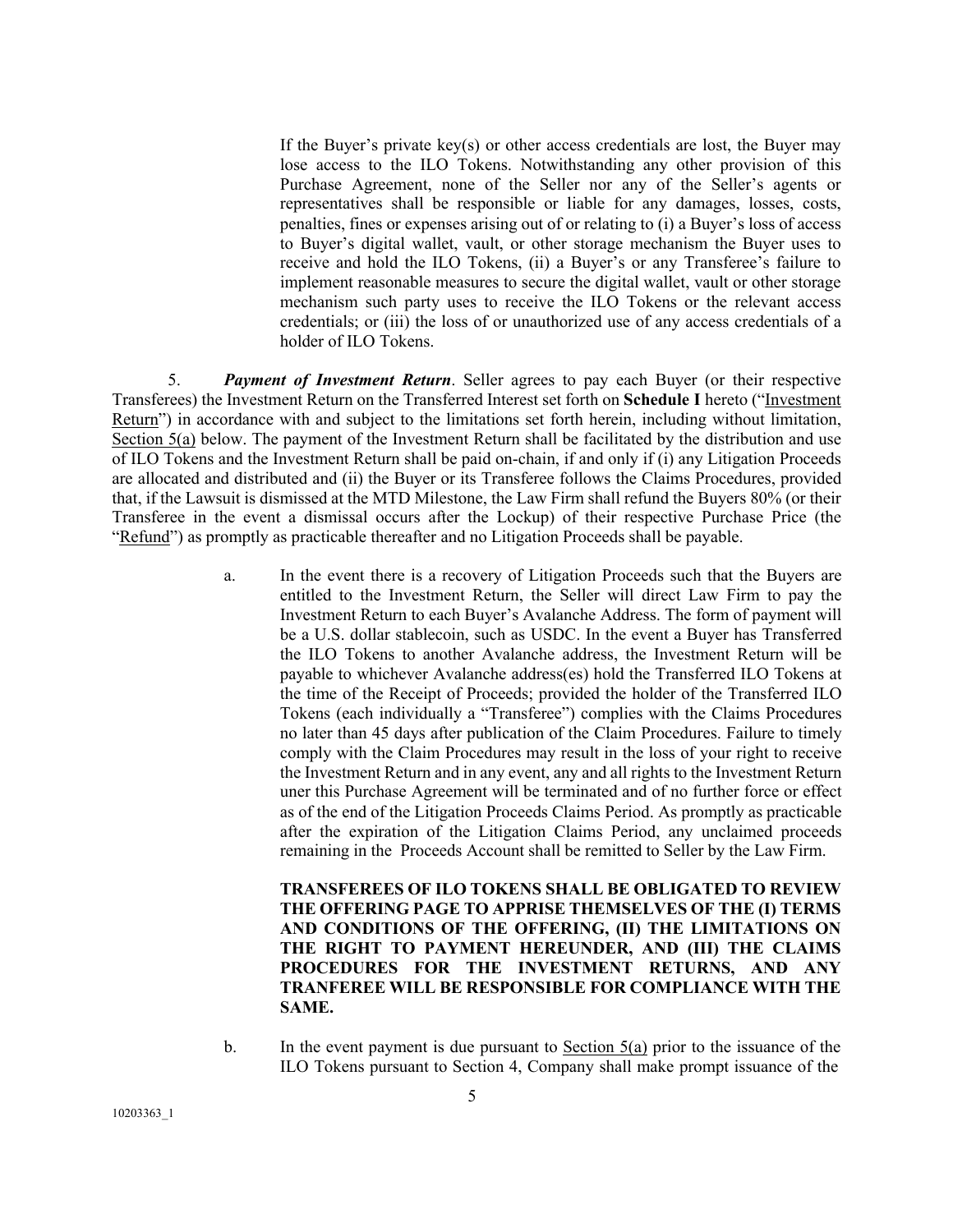ILO Tokens *provided* that if the Company fails to do so within thirty (30) days of an executed settlement agreement, dismissal of the Lawsuit, or recovery of Litigation Proceeds, as applicable, the Company will use commercially reasonable efforts to make these payments off-chain to holders of this instrument by establishing an online process for holders to submit claims for payment. Individuals will be able to submit claims for payment at https://www.republic.co/apothio.

6. *Representations and Agreements by Seller*. The Seller represents, warrants, agrees and covenants to the Buyers that:

- a. This Agreement constitutes a legal, valid and binding agreement of the Seller enforceable against it in accordance with its terms.
- b. Seller is the sole and beneficial owner of, and has good title to, the claims and all rights to Litigation Proceeds.
- c. The Seller covenants and agrees to cooperate in the prosecution of the Claims. Specifically, the Seller will cause its managers, officers, executives, and employees to promptly and fully assist the Law Firm as reasonably necessary to conduct and conclude the Lawsuit. For the avoidance of doubt, such assistance includes all actions any plaintiff may reasonably expect undertaking such as submitting to examination; verifying statements under oath; and appearing at any proceedings. The examples in the preceding sentence are illustrative and do not limit the Seller's duty to cooperate in any way.
- d. The Seller shall use its best efforts to preserve the rights of the Buyer's hereunder, including their rights to Litigation Proceeds and agrees during the term of this Purchase Agreement to use reasonable efforts to refrain from knowingly (i) engaging in any acts or omissions that would have a materially adverse impact on the Lawsuit, the Claim, or an ILO Token holder's rights to the Investment Return or (ii) granting any person or Entity a future interest in the Claim, Lawsuit or Litigation Proceeds that is senior or pari passu to the claims of the Buyers to Litigation Proceeds under the Purchase Agreements; **BUYER ACKNOWLEDGES THAT SELLER HAS SIGNIFICANT OUTSTANDING DEBT AND OBLIGATIONS ALREADY IN EXISTENCE, SOME OF WHICH THAT MAY BE MATURED OR IN DEFAULT, AS AT THE TIME OF THE ENTRY INTO THIS PURCHASE AGREEMENT AND IT IS THE INTENTION OF THE PARTIES TO TREAT THE TRANSACTIONS HEREUNDER AS A TRUE SALE, DIVESTING SELLER OF ITS PROPERTY INTEREST IN THAT PORTION OF THE LITIGATION PROCEEDS THAT CONSTITUTE THE AGGREGATE INVESTMENT RETURNS PAYABLE TO THE BUYERS HEREUNDER.**
- e. The Seller will refrain from making any attempts to revoke or cause to be revoked Letter of Instruction and will assist the Law Firm as may be necessary or desired to ensure that each ILO Token holder receives their Investment Return within 45 days of Law Firm's receipt of Litigation Proceeds in the Deposit Account, or if the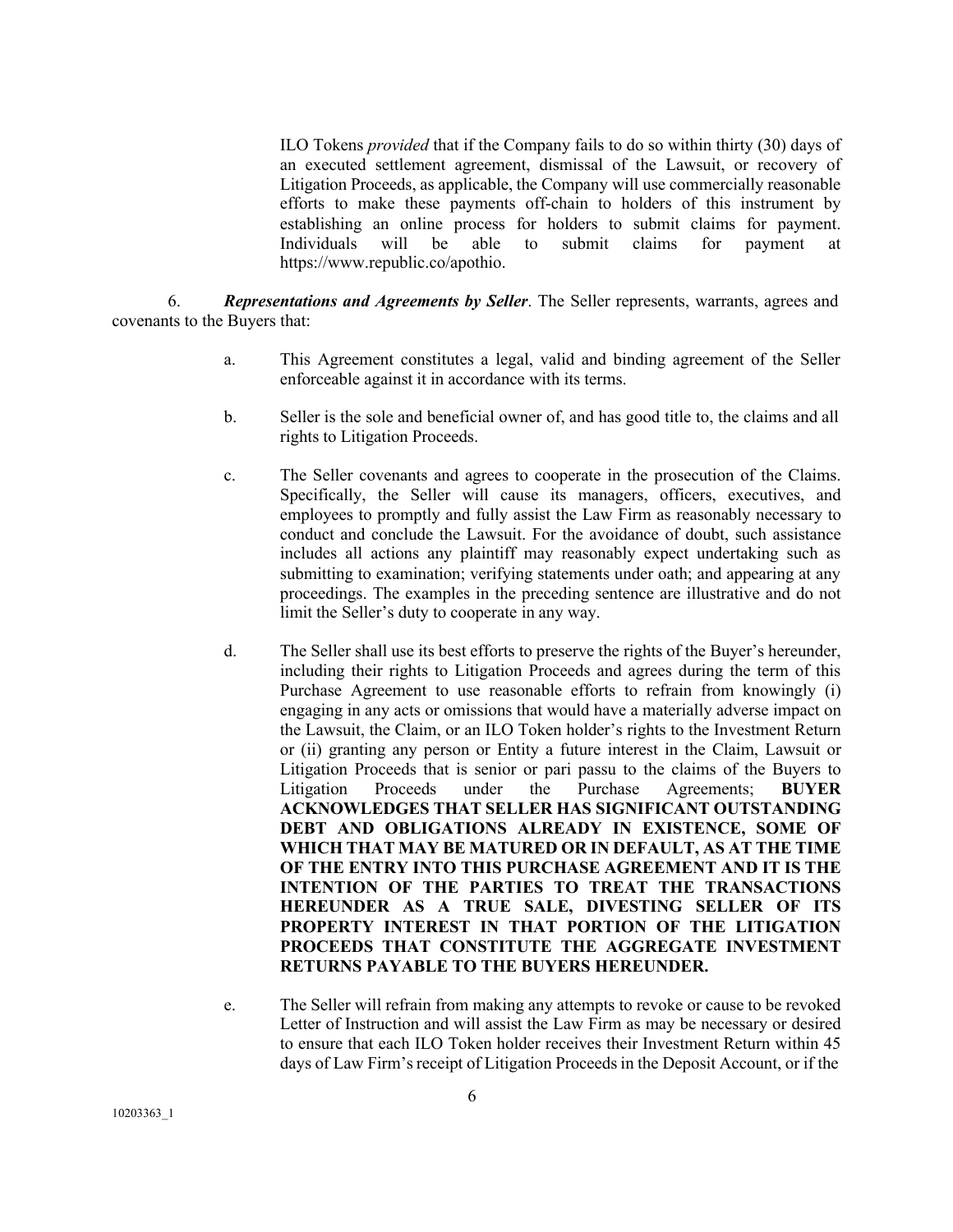ILO Tokens have been transferred, within 45 days of completing Claims Procedures in a manner satisfactory to the Seller. In the event the Investment Return is not sent to a holder of ILO Tokens who is entitled to such payment on or before the 45-day periods described above, the Buyer shall be entitled to interest at a rate of 10% per annum, compounded monthly commencing as of the first business day following the expiration of such 45-day period until paid.

- f. The Seller is a limited liability company in good standing under the laws of the state of its formation, and has the power and authority to own, lease and operate its properties and carry on its business as now conducted.
- g. The execution, delivery and performance by the Seller of this instrument is within the power of the Seller and has been duly authorized by all necessary actions on the part of the Seller. This instrument constitutes a legal, valid and binding obligation of the Seller, enforceable against the Seller in accordance with its terms, except as limited by bankruptcy, insolvency or other laws of general application relating to or affecting the enforcement of creditors' rights generally and general principles of equity. To the knowledge of the Seller, it is not in violation of (i) its current charter or bylaws or applicable constituent documents; (ii) any material statute, rule or regulation applicable to the Seller; or (iii) any material indenture or contract to which the Seller is a party or by which it is bound, where, in each case, such violation or default, individually, or together with all such violations or defaults, could reasonably be expected to have a material adverse effect on the Seller.
- h. The performance and consummation of the transactions contemplated by this instrument do not and will not: (i) violate any material judgment, statute, rule or regulation applicable to the Seller; (ii) result in the acceleration of any material indenture or contract to which the Seller is a party or by which it is bound; or (iii) result in the creation or imposition of any lien upon any property, asset or revenue of the Seller or the suspension, forfeiture, or nonrenewal of any material permit, license or authorization applicable to the Seller, its business or operations.
- i. No consents or approvals are required in connection with the performance of this instrument, other than any qualifications or filings under applicable securities laws and approvals of Seller that have been received as of the date hereof.
- j. As of the date hereof, there are no bankruptcy proceedings outstanding or written notice of potential proceedings against Seller. In the event the Seller commences, or has commenced against it, any case or other proceeding pursuant to any bankruptcy, insolvency or similar law, Seller shall use reasonable efforts to cause the Investment Return to be described as an asset of Buyer in any oral or written communications, including any document filed in connection therewith.
- k. All filed and unsealed pleadings in the Lawsuit accessible are accessible through the federal courts' PACER service (https://pacer.uscourts.gov/). PACER is a feebased service, but the filings can also be found on Courtlistener's RECAP database (https://courtlistener.com/docket/17064590/apothio-llc-v-kern-county).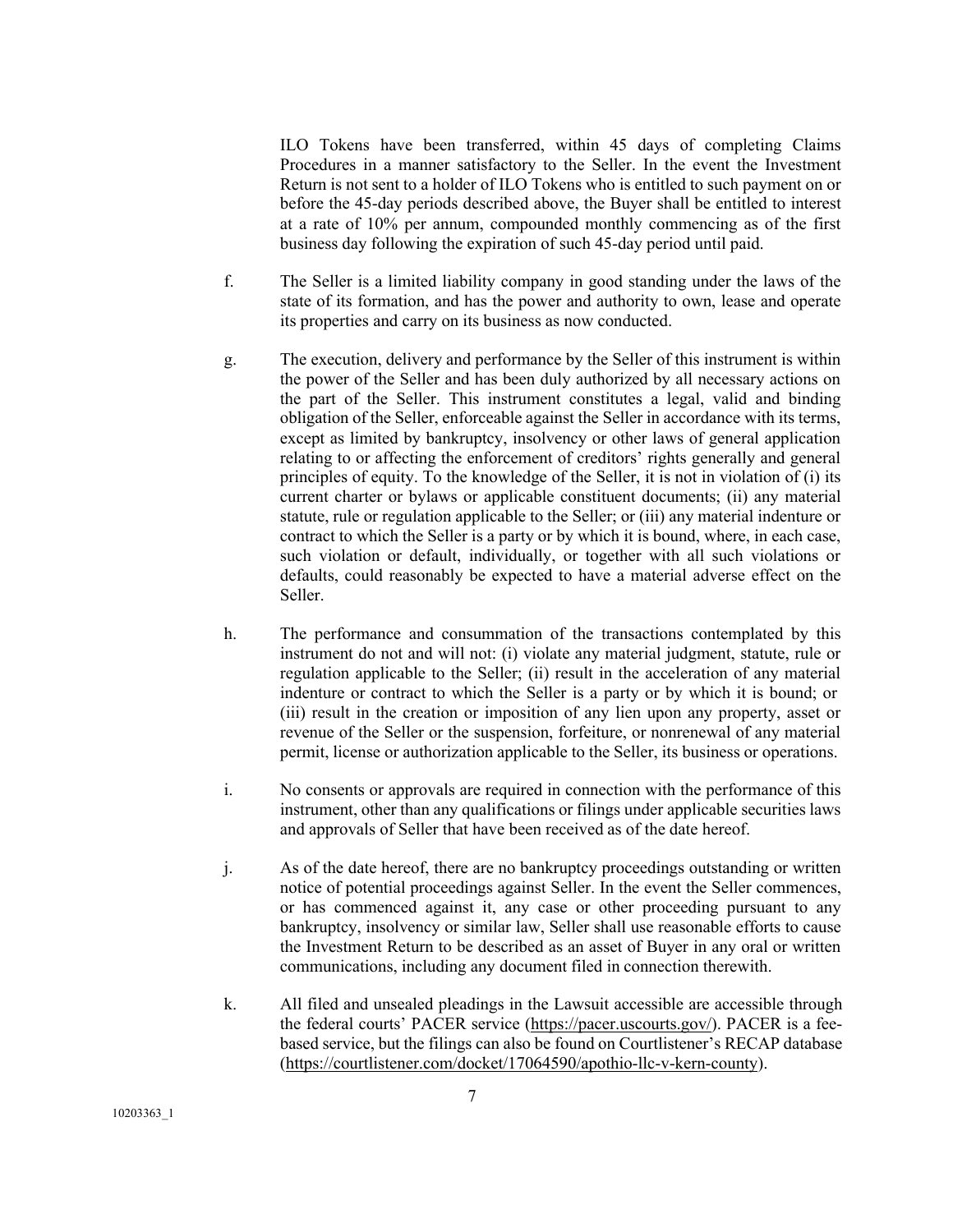7. *Representations by Buyers*. Each Buyer, jointly but not severally, represents to the Seller as follows:

- a. The Buyer has full legal capacity, power and authority to execute and deliver this instrument and to perform its obligations hereunder. This instrument constitutes a valid and binding obligation of the Buyer, enforceable in accordance with its terms, except as limited by bankruptcy, insolvency or other laws of general application relating to or affecting the enforcement of creditors' rights generally and general principles of equity.
- b. The Buyer acknowledges, and is entering into this instrument in compliance with, the investment limitations set forth in Rule  $100(a)(2)$  of Regulation CF, promulgated under Section 4(a)(6)(B) of the Securities Act.
- c. In deciding to purchase this instrument, the Buyer is not relying on the advice or recommendations of the Seller or of Republic.co and the Buyer has made its own independent decision that the purchase of this instrument is suitable and appropriate for the Buyer. The Buyer understands that no federal or state agency has passed upon the merits or risks in this instrument or made any finding or determination concerning the fairness or advisability of this purchase.
- d. The Buyer understands that the Law Firm's claim to the Contingency Fee and reimbursement of Claims Expenses is senior to, and payable in advance of, the payment of Litigation Proceeds and the Buyer receiving any portion of the Investment Return.
- e. The Buyer understands and acknowledges that this Agreement does not transfer to the Buyer control over the Lawsuit, any right to require the Seller continue the Lawsuit or to pursue the Claims, or any approval or veto rights over any proposed settlement. Seller shall at all times remain wholly in control of the Lawsuit and resolution thereof.
- f. The Buyer is paying the Purchase Price consideration for the Investment Return on a non-recourse basis. In the event a Final Determination fails to result in a recovery of Litigation Proceeds, Seller shall have no further obligations hereunder, including to make any payment to Buyer for any portion of the Purchase Price. In the event Litigation Proceeds are insufficient to pay Buyers in full, including after the payment of Claims Expenses, after the payment of Buyer's pro rata, prorated portion of the Investment Returns, Seller shall have no further obligations hereunder.
- g. The Buyer understands that the information disclosed in connection with litigation financing is complex, nuanced, and oftentimes more detailed than the information disclosed in connection with prospective investments in most asset classes, such as investments in corporate entities that disclose financial statements and discuss their business models in public disclosures.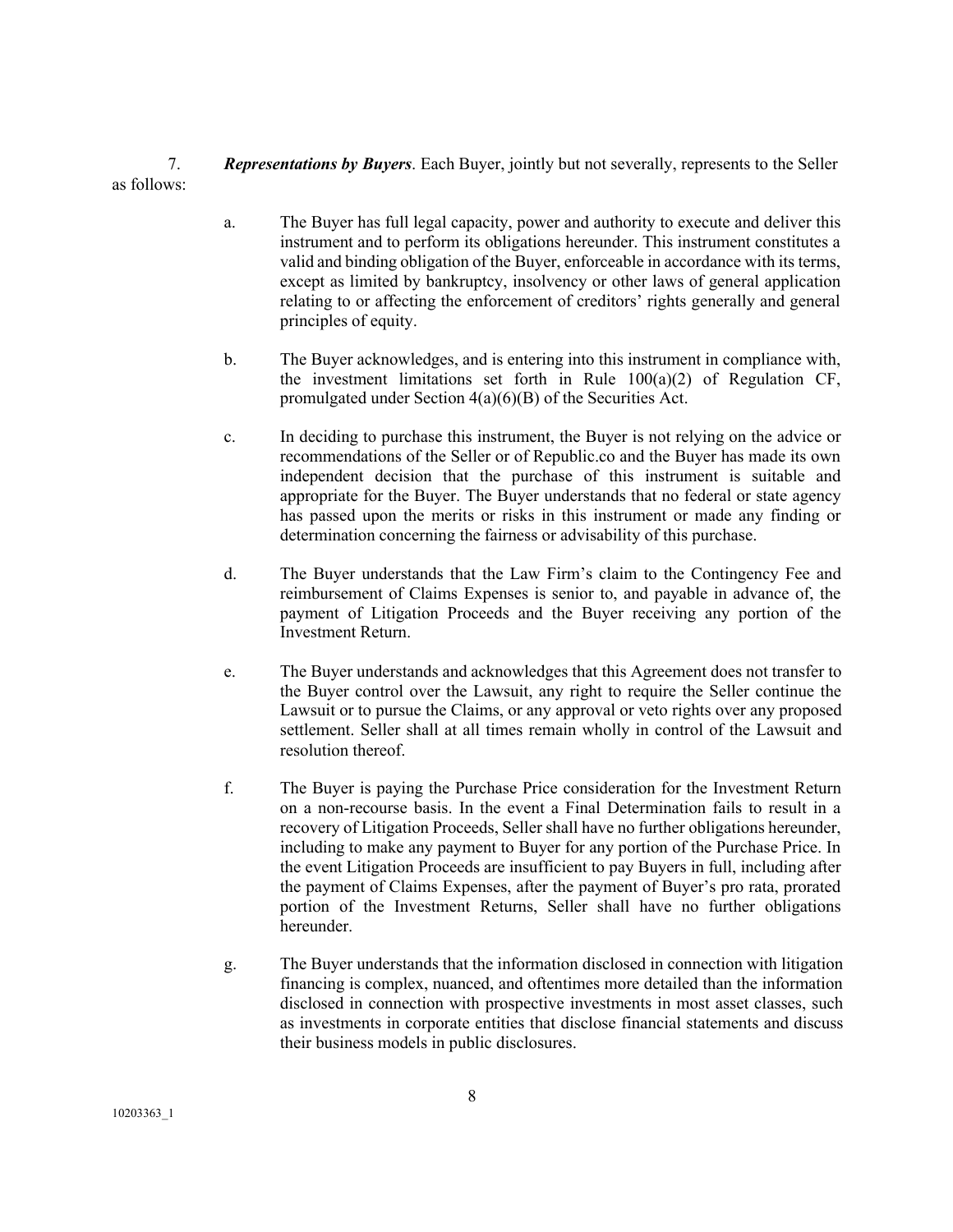Depending on the time of investment, hundreds of pages of documentation from the plaintiff, defendant, and the court may be available on the public docket. Investors should carefully review such documentation prior to investing, and investors should understand who is writing each such document when reviewing them. For example, documents drafted by plaintiffs and defendants are primarily written from a position of advocacy. Lawyers write these documents with the goal of zealously advocating for their respective clients rather than informing a potential investor.

Standards employed by the court at different stages of litigation do not represent a fair indication as to whether a plaintiff will ultimately be successful on the merits of a claim if litigated through trial. A court uses different criteria to determine whether a claim survives a motion to dismiss, a motion for summary judgment, or similar motions made under applicable state law, as compared to how a court will rule or instruct a jury at trial. The varying nature of these standards should be understood by investors.

The Buyer understands that these are only a few of the many complexities of the American legal system and with investing in litigations, in general, and does not cover all such risks and complexities therein.

- h. The Buyer understands that the amount of damages claimed in the Lawsuit may be aggressively contested by the parties and the Buyer represents that there may be significant variance in the amount of damages claimed by a party and the amount of damages ultimately awarded by a court or jury. Moreover, the Lawsuit may settle for amounts significantly lower than the amounts claimed and the Buyer understands that he or she should factor that in when assessing this Agreement.
- i. The Buyer understands that, as part of this investment, they must provide the Buyer's Avalanche Address. The Buyer understands that the Seller is in no way responsible for the Buyer providing an accurate Avalanche Address nor is the Seller responsible if the Buyer loses access to the Buyer's Avalanche Address.
- j. The Buyer understands that no public market now exists for any of the securities issued by the Seller, and that the Seller has made no assurances that a public market will ever exist for this instrument and any assets used to satisfy the obligations hereunder.
- k. If the Buyer is not a United States person (as defined by Section  $7701(a)(30)$  of the IRC), the Buyer hereby represents that it has satisfied itself as to the full observance of the laws of its jurisdiction in connection with any offer or sale of this instrument, including (a) the legal requirements within its jurisdiction for the purchase of this instrument; (b) any foreign exchange restrictions applicable to such purchase; (c) any governmental or other consents that may need to be obtained; and (d) the income tax and other tax consequences, if any, that may be relevant to the purchase, holding, conversion, redemption, sale, or transfer of this instrument. The Buyer acknowledges that the Seller has taken no action in foreign jurisdictions with respect to this instrument.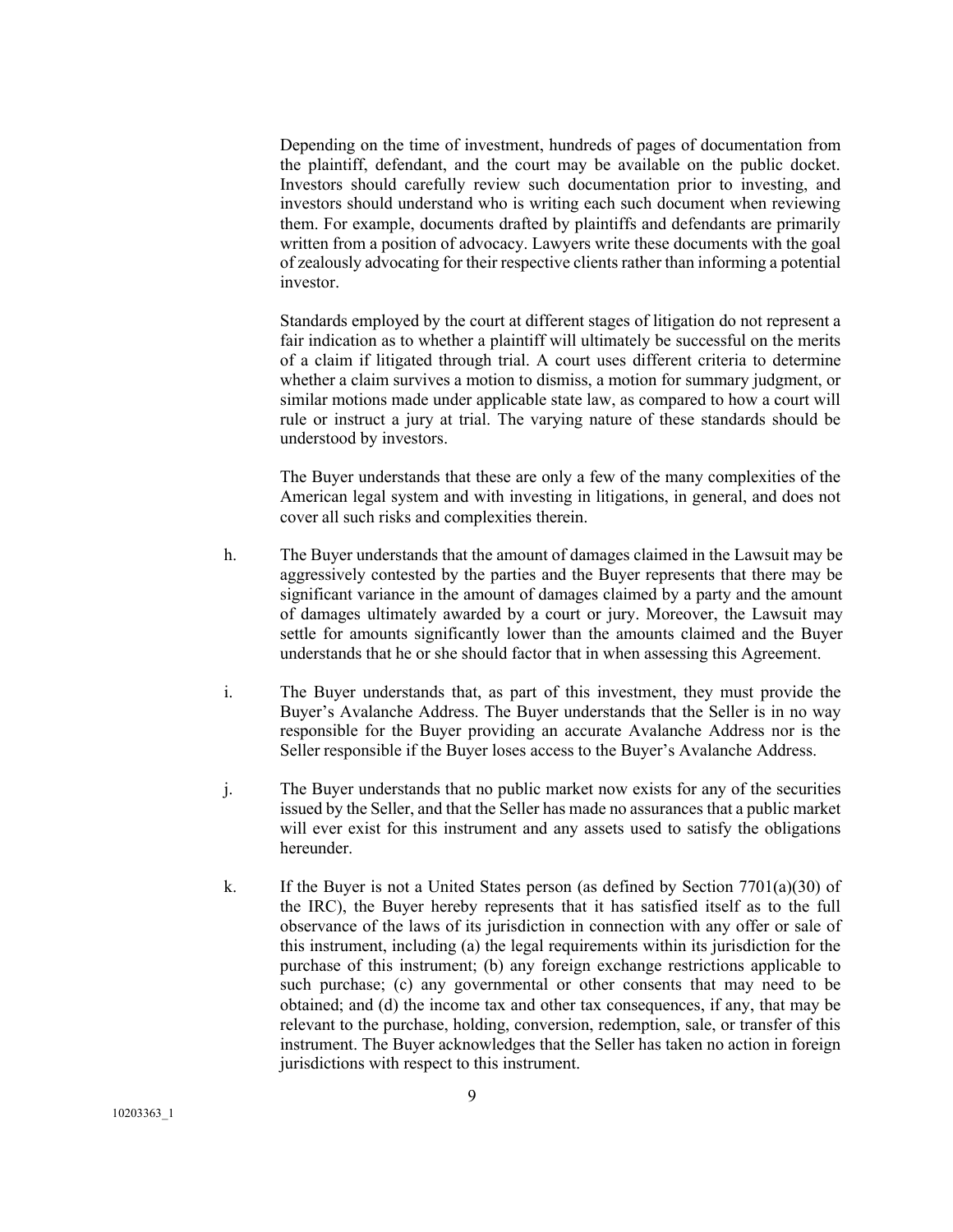l. The Buyer understands that this instrument is being offered in a regulation crowdfunding offering with other Purchase Agreements, and all participants in the aforementioned offering, together, "Buyers," will have the same rights and obligations.

8. *Arbitration, Law & Jurisdiction*. Except as it relates to the F.A.A., the Investment Documents, and any related claims, shall be governed by and construed in accordance with the laws of the State of New York, without regard to any conflict of laws provisions thereof. Any dispute, claim, or controversy arising out of, or relating to, the Investment Documents, or the breach, termination, enforcement, interpretation or validity thereof, including this provision to arbitrate, shall be settled by binding arbitration in the Judicial Arbitration and Mediation Service ("JAMS") office in New York, New York. The arbitration shall be conducted pursuant to the F.A.A. and the JAMS Commercial Arbitration Rules in effect at the time of the arbitration. The tribunal shall consist of one arbitrator that the Parties will seek to agree on within fourteen (14) days of the request for arbitration and if no such agreement is reached JAMS shall appoint such arbitrator within seven (7) days thereafter. Each Party shall pay its own expenses in such arbitration, including attorneys' fees. An arbitration award may be confirmed in any jurisdiction in which a party is subject to personal jurisdiction or otherwise possesses assets. Nothing in this provision shall prevent either Party from obtaining preliminary injunctive relief in court if necessary to prevent irreparable harm pending the conclusion of any arbitration in accordance with this Section 8; for such actions, the Parties hereby consent to the exclusive jurisdiction of any state or federal court located within the County and State of New York and agree that all such actions shall be litigated in such courts waiving any defense of forum non conveniens and any right to jury trial. An arbitration award may be confirmed in any jurisdiction in which a party is subject to personal jurisdiction or otherwise possesses assets.

9. *Successors and Assigns*. Seller shall not assign any of its rights or obligations under the Investment Documents or the Litigation Proceeds. Buyer may assign or otherwise transfer all or any of its rights and obligations under the Purchase Agreement; provided that no such assignment shall be made to any defendant in the Lawsuit or to another Person which would materially and adversely affect the Claims. Subject to the foregoing, this Purchase Agreement shall be binding and inure to the benefit of Seller and Buyer and their respective heirs, executors, personal representatives, administrators, successors and permitted assigns.

10. *Conduct of the Litigation*. Buyer shall not provide legal advice of any kind to Seller. All legal services that might prove necessary shall be the sole responsibility of the Law Firm or other attorney(s) retained and authorized by Seller to represent Seller. Buyer further acknowledges that it shall issue no instructions of any kind to Law Firm or to any other attorneys retained and authorized by the Seller or otherwise exercise any influence or control over the Law Firm or such attorneys with respect to the representation of the Seller or the conduct of the Lawsuit. By virtue of entering into this Purchase Agreement, Buyer does not become a party to the Lawsuit or become a client of the Law Firm. Seller retains the unrestricted right to settle the Lawsuit at any time in good faith without the approval of the Buyers.

11. *Relationship between Seller and Buyer; Income Tax Treatment*. The relationship of the Parties shall be that of seller and buyer, and neither Party shall be considered or act as an agent of or have any fiduciary duties to the other Party. The Purchase Agreement not intended to create a joint venture, partnership or association between the Parties. The Parties intend that the transactions set forth in this Purchase Agreement shall be treated for income tax purposes as a prepaid forward contract and not as indebtedness, and each Party agrees to report these transactions on its income tax returns in a manner consistent with such intention and to pay any applicable taxesin a similar fashion. This Purchase Agreement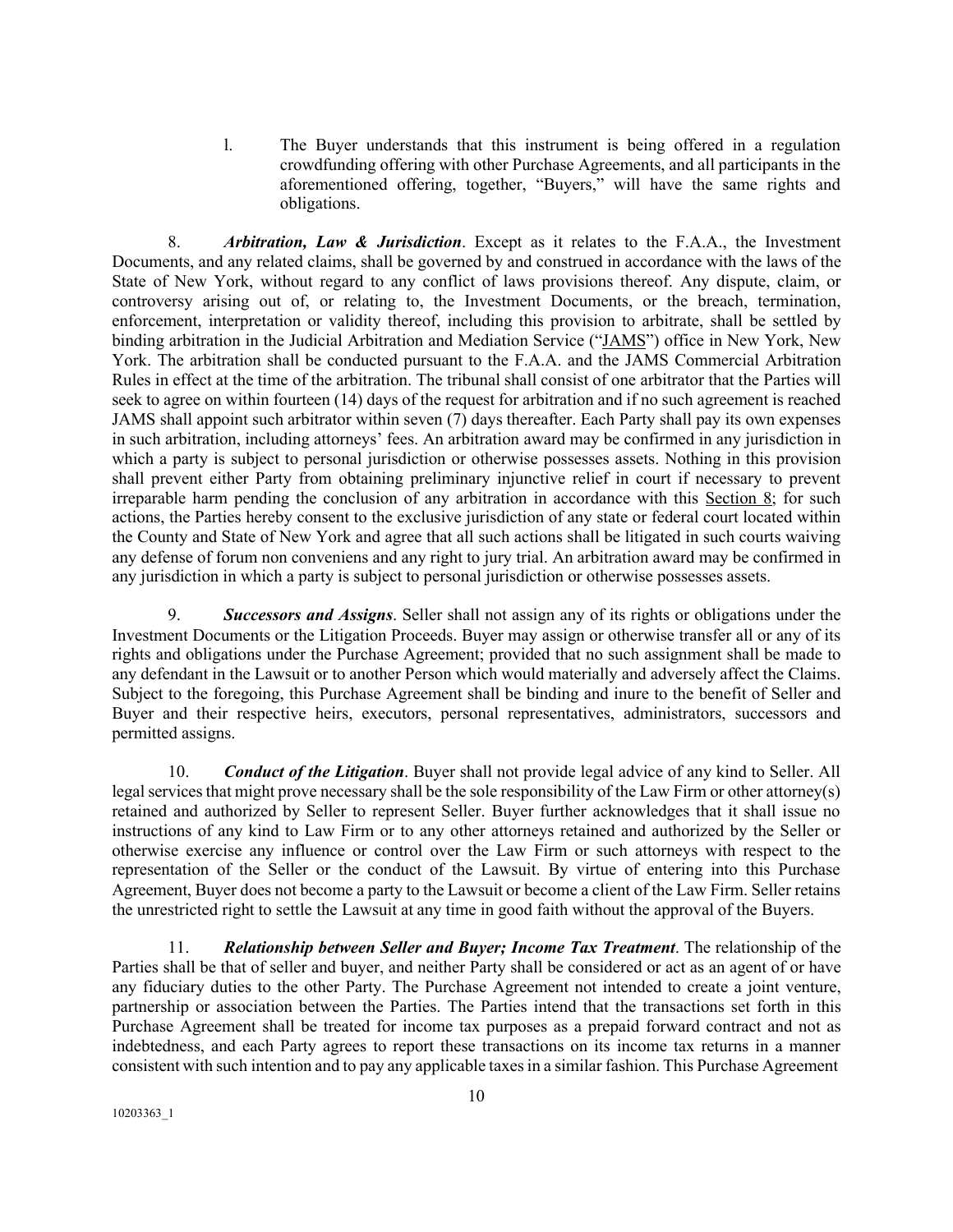creates rights and obligations on the part of each of the Parties. The Parties intend that any rights or obligations created as a consequence of this Purchase Agreement shall terminate (within the meaning of Section 1234A of the IRC) upon Buyer's receipt of the full Investment Return pursuant to this Purchase Agreement. To the maximum extent permitted by law, the payment of the Investment Return shall be treated as the disposition of any assets created or transferred to Buyer as a result of this Purchase Agreement.

#### 12. *Miscellaneous*

- a. This Purchase Agreement may be amended, waived or modified only upon the written consent of the Seller and the Buyers who are holders of a majority, in the aggregate, of the amount of Purchase Price paid to the Seller outstanding at the time of such amendment, waiver or modification.
- b. Each Buyer hereby agrees that, if any amendment, waiver or modification of this Purchase Agreement is (A) approved by the written consents required for such amendment, waiver or modification under the preceding clause "(a)" (i.e., approved by the written consent of the Seller and the holders of a majority of the amount of Purchase Price paid), each Buyer shall promptly (and in any event within thirty days of the Seller's written request (accompanied by the relevant written consent of other Buyers)) execute and deliver to the Seller such amendment or a written agreement setting forth such waiver or modification.
- c. Each Buyer hereby constitutes and appoints as the proxies of such Buyer, and hereby grants a power of attorney to: (A) the Law Firm, and (B) the directors and officers of the Seller, and each of them, with full power and substitution, to execute any amendment, modification or waiver the Buyer is required to execute pursuant to the preceding clause "(a)(i)" and fails to deliver within the period of time required by the preceding clause " $(a)(i)$ ". Each of the proxy and power of attorney granted in this clause "(a)(i)" is being given in consideration of the agreements and covenants of the parties in connection with the transactions contemplated by this instrument and, as such, each is coupled with an interest, secures the proprietary interest of such donee and the performance of obligations owed to such donee and shall be irrevocable until this instrument terminates pursuant to its terms or is amended to remove or terminate the proxy and power of attorney. Each Buyer hereby revokes any and all previous proxies or powers of attorney with respect to the matters contemplated herein that may conflict or be inconsistent with the foregoing provisions and shall not hereafter, until this instrument terminates pursuant to its terms or is amended to remove or terminate the proxy and power of attorney, grant, or purport to grant, any other proxy or power of attorney which may conflict or be inconsistent with the foregoing provisions.
- d. Upon the Final Determination, if no Litigation Proceeds are payable in connection therewith or the expiry of the Holdback Period, this Purchase Agreement shall automatically terminate and be of no further force or effect.
- e. Seller shall not be liable or responsible to the Buyers, nor be deemed to have defaulted under or breached this Purchase Agreement, in each case, for any failure or delay in fulfilling or performing Section 4(a), 5, or 6(f) of this Purchase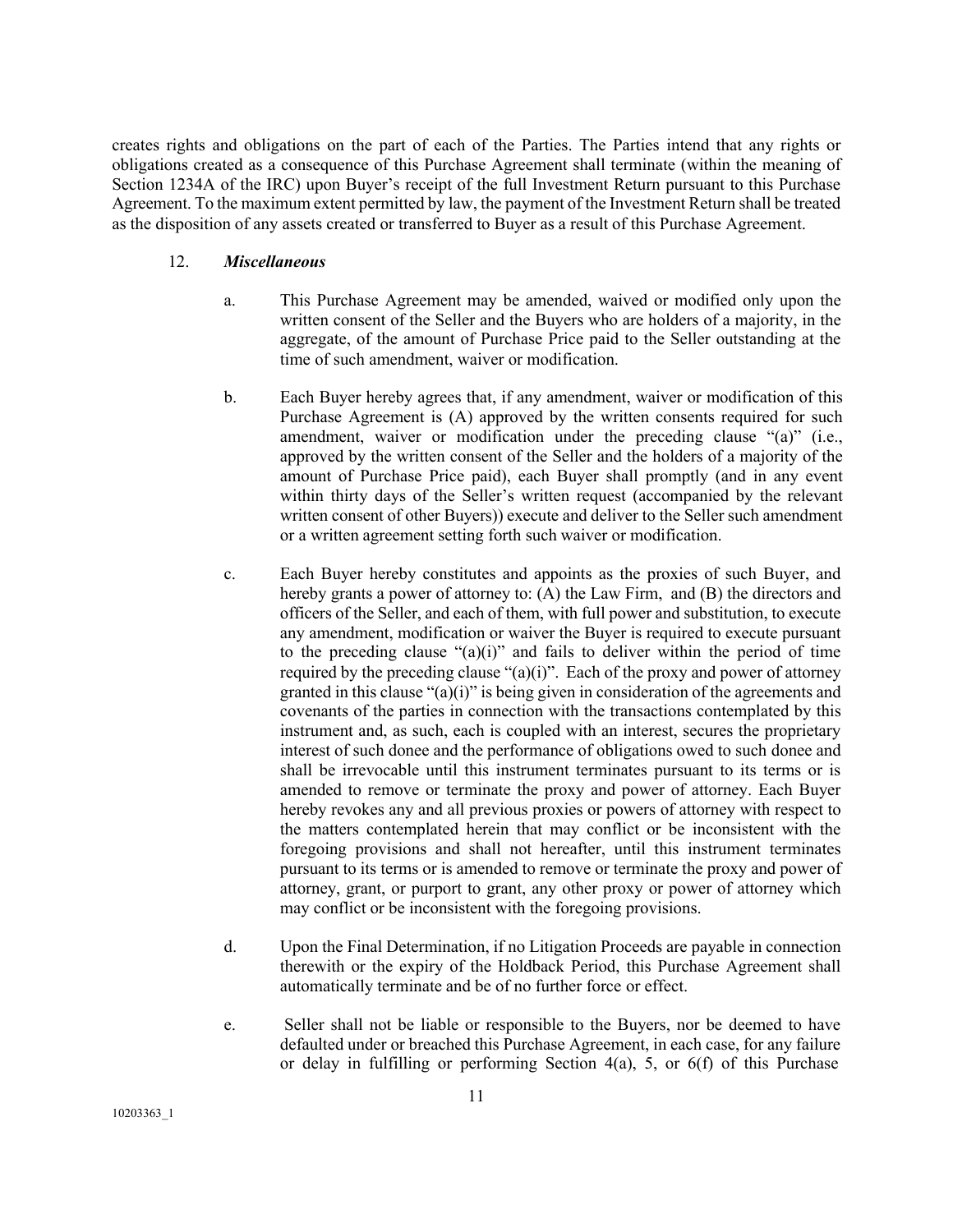Agreement, if and to the extent that such failure or delay is caused by, or results from, acts beyond the affected party's reasonable control, including, without limitation: (a) acts of God; (b) flood, fire, earthquake or explosion; (c) war, invasion, hostilities (whether war is declared or not), terrorist threats or acts, or other civil unrest; (d) applicable law or regulations; (e) action by any Governmental Authority; or (f) technological changes or malfunctions (including changes imposed by platforms or networks on which applications related to the ILO Tokens and the Avalanche network would be made available).

- f. Seller hereby acknowledges and consents to all terms set forth in this Agreement and hereby waives its right to raise any objection thereto and consents to the substitution of Seller by Buyers for all purposes with respect to the Transferred Interest, including, without limitation, for distribution purposes with respect to the Transferred Interests. In connection herewith, Seller will execute and deliver to Buyers an assignment of the Transferred Interest substantially in the form attached hereto as Exhibit B.
- g. In the event any one or more of the terms or provisions of this instrument is for any reason held to be invalid, illegal or unenforceable, in whole or in part or in any respect, or in the event that any one or more of the terms or provisions of this instrument operate or would prospectively operate to invalidate this instrument, then such term(s) or provision(s) only will be deemed null and void and will not affect any other term or provision of this instrument and the remaining terms and provisions of this instrument will remain operative and in full force and effect and will not be affected, prejudiced, or disturbed thereby.

(*Signature page follows*)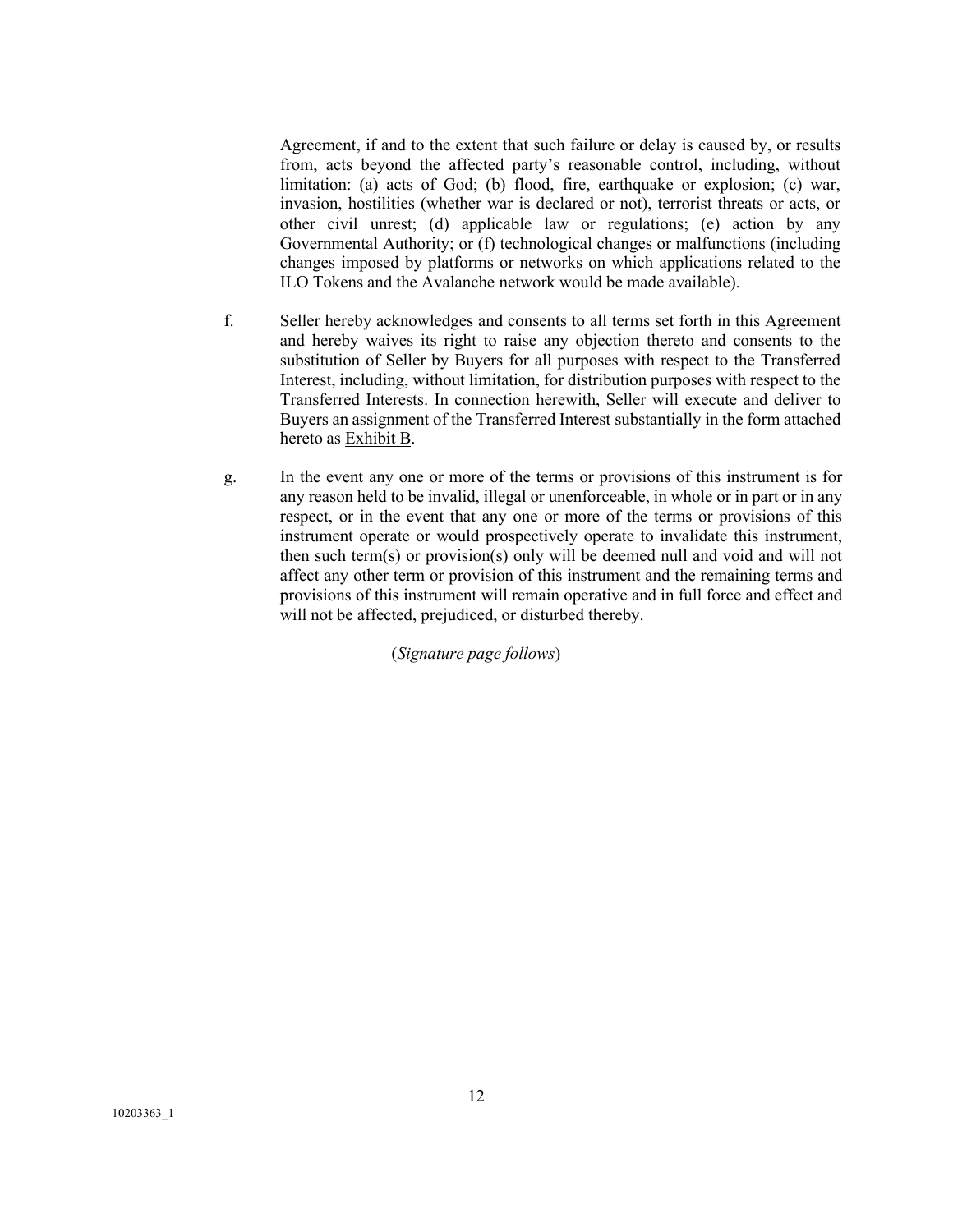IN WITNESS WHEREOF, the undersigned have caused this instrument to be duly executed and delivered.

# **APOTHIO, LLC**

| By: /s/ Trent Jones                          |
|----------------------------------------------|
| Name:<br><b>Trent Jones</b>                  |
| Title:<br><b>CEO</b>                         |
| Addess:<br>74 S Bellerive Dr., Peru IN 46970 |
| Email:<br>drtjones@comcast.net               |
|                                              |
| <b>BUYER</b>                                 |
| By: [/s/Investor signature]                  |
| Name:<br>[Investor name]                     |
| Purchase Price<br>[\$US investment amounts]  |
| Buyer's Avalanche<br>Address:                |
|                                              |

Email: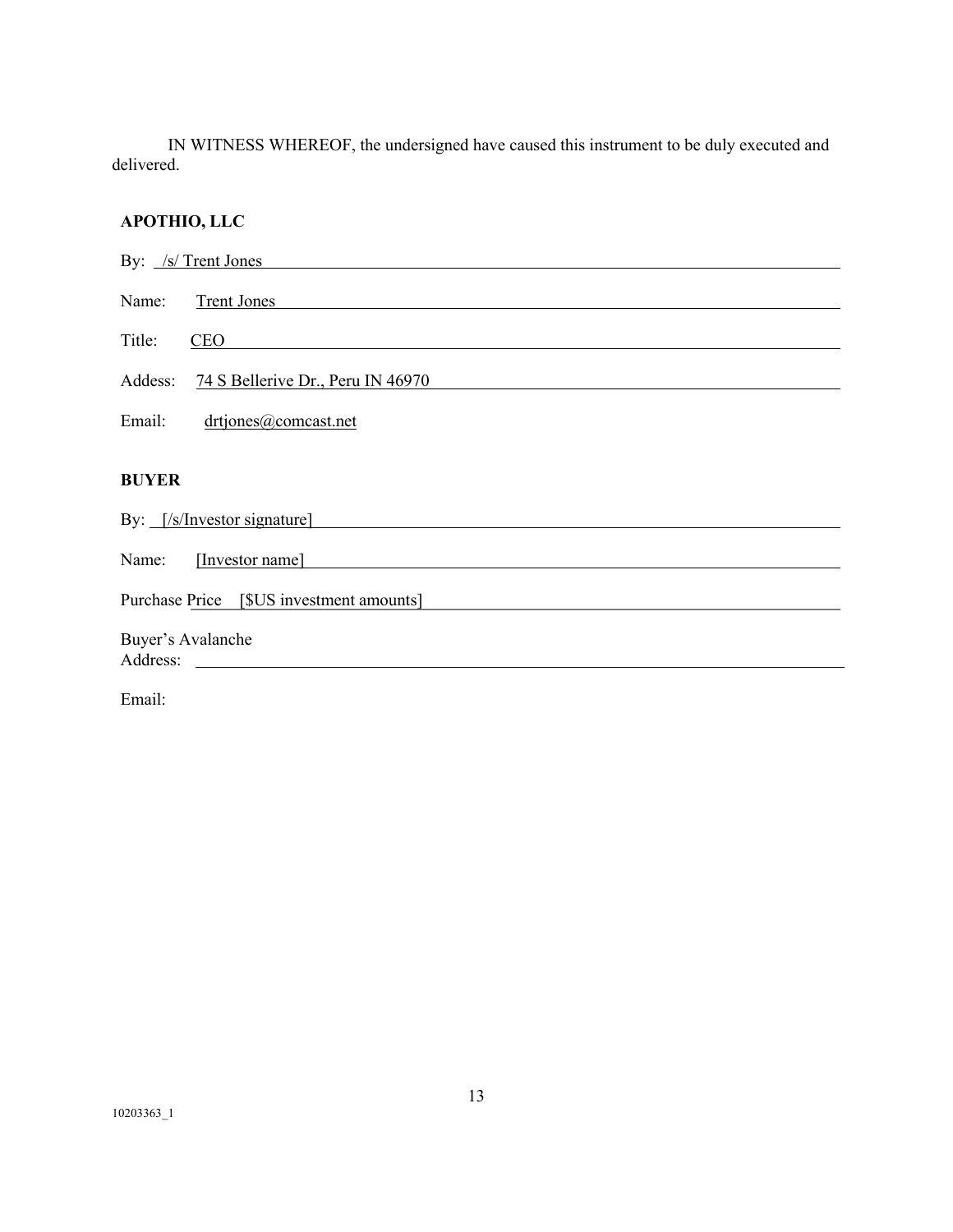# **SCHEDULE I**

The "Investment Return" shall mean:

- **200% (2x)** of the Purchase Price if a recovery occurs between **0 and 12 months** from the Closing Date. For example, if the Purchase Price is **\$100 (***i.e.* **100 ILO Tokens)**, the Buyer shall be entitled to receive **\$200 (or \$200 in USD, or digital equivalent, such as USDC)**.
- **250% (2.5x)** of the Purchase Price if a recovery occurs between **12 and 24 months** from the Closing Date. For example, if the Purchase Price is **\$100 (***i.e.* **100 ILO Tokens)**, the Buyer shall be entitled to receive **\$250 (or \$250 in USD, or digital equivalent, such as USDC)**.
- **300% (3x)** of the Purchase Price if a recovery occurs between **24 and 36 months** from the Closing Date. For example, if the Purchase Price is **\$100 (***i.e.* **100 ILO Tokens)**, the Buyer shall be entitled to receive **\$300 (or \$300 in USD, or digital equivalent, such as USDC)**.
- **350% (3.5x)** of the Purchase Price if a recovery occurs at any point after **36 months** from the Closing Date. For example, if the Purchase Price is **\$100 (***i.e.* **100 ILO Tokens)**, the Buyer shall be entitled to receive **\$350 (or \$350 in USD, or digital equivalent, such as USDC)**.

In the event that the Litigation Proceeds are not sufficient to pay the Investment Return in full, Buyer shall be entitled to its pro rata portion of the Investment Return. By way of illustration, in the following example, the Litigation Proceeds are not sufficient to pay the Investment Return in full. This means that while Buyers are entitled to 300% returns, only 200% will be payable by Seller to Buyers after the payment of Litigation Prceeds and Claims Expenses.

# **For example, if**

- \$5 million was invested pursuant to the Investment Documents in the Offering;
- The Buyer's Purchase Price is \$1,000;
- The Litigation settles for under \$100 million;
- The Litigation Proceeds are \$18 million;
- The Claims Expenses are \$1 million; and
- The recovery happens 25 months after the Closing Date;

## **Then**

- The Contingency Fee shall be  $\sim$  \$6 million (*i.e.*  $\sim$  33% of \$18 million).
- The Claims Expenses shall be \$1 million.
- Buyer's entitlement to Litigation Proceeds is pari passu with the other buyers in the Offering and Buyer shall receive a pro rated payment out of the remaining \$11 million (*i.e.* 200% return shall be payable on each buyer's Purchase Price as opposed to 300%).
- Therefore, Buyer shall be entitled to \$2,000 in USD, or digital equivalent such as USDC, in full satisfaction of Seller's obligations hereunder.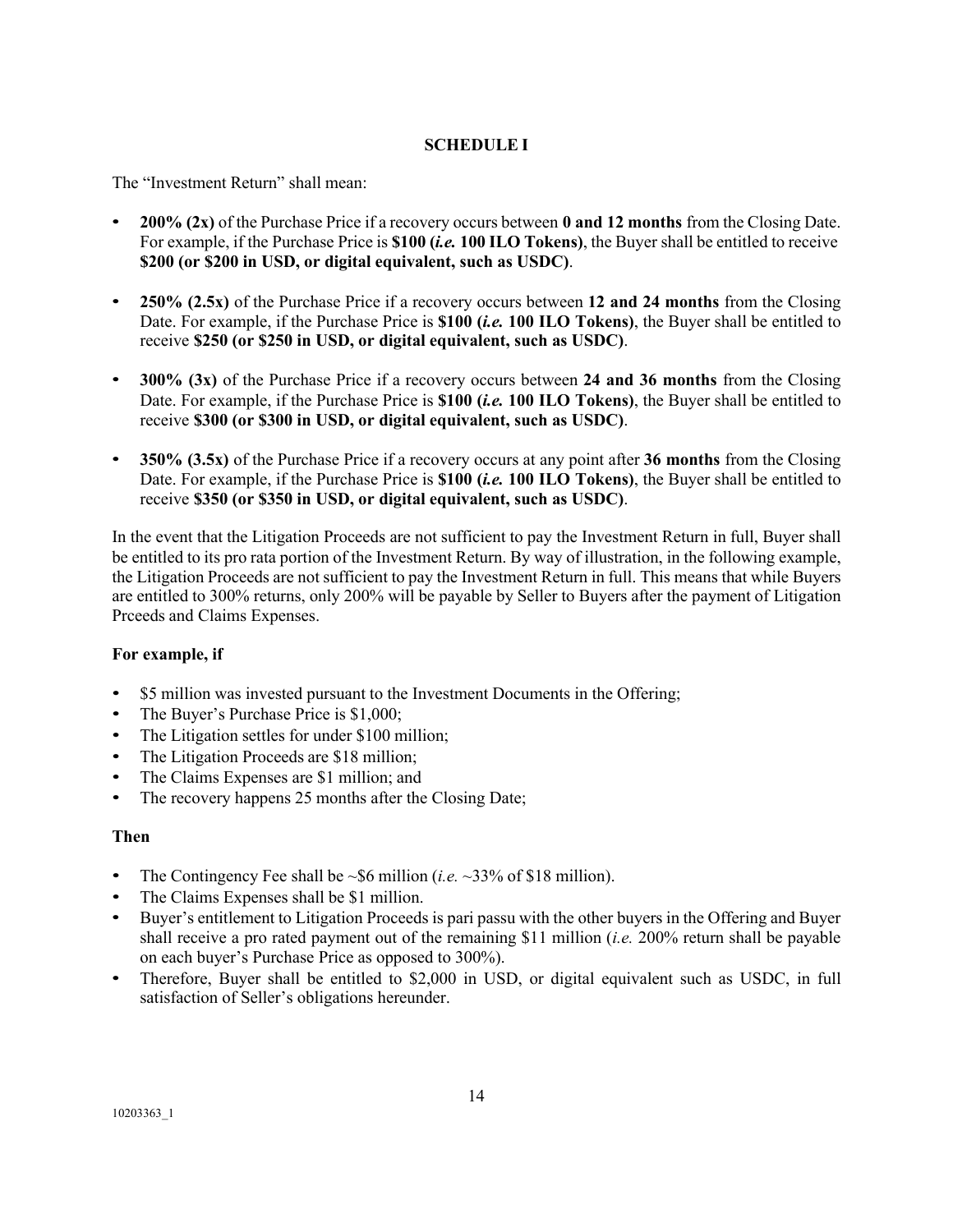## **EXHIBIT A**

#### **LETTER OF INSTRUCTION TO LAW FIRM**

[insert date]

Roche Freedman LLP 99 Park Avenue, Suite 1910 New York, NY 10016

#### **Re: Letter of Instruction**

Ladies and/or Gentleman:

Apothio LLC ("Seller") hereby advises Roche Freedman LLP ("Law Firm") that Seller has simultaneously entered into those certain Claim Participation Agreements dated as of even date herewith with the buyers party thereto (collectively, the "Buyers") in substantially the form attached hereto as Exhibit A (the "Purchase Agreement"). Capitalized terms used in this letter shall have the meanings given to them in the Purchase Agreement. This letter constitutes Seller's Letter of Instruction to Law Firm. This Letter of Instruction is irrevocable, and may not be changed or revoked.

Seller hereby directs Law Firm that all Litigation Proceeds shall be made payable to or wire transferred into the Proceeds Account. Law Firm shall maintain the Proceeds Account for the benefit of the Buyers reserve an amount equal to the Investment Return payable to the Buyers together with a reserve for any fees and expenses in relation thereto until the expiry of the Holdback Period, as set forth in the Purchase Agreement. Law Firm shall and shall refrain from distributing such funds during the Holdback Period, but shall distribute the balance of the account to the Seller as promptly as possible upon the expiry thereof.

[insert Apothio signature]